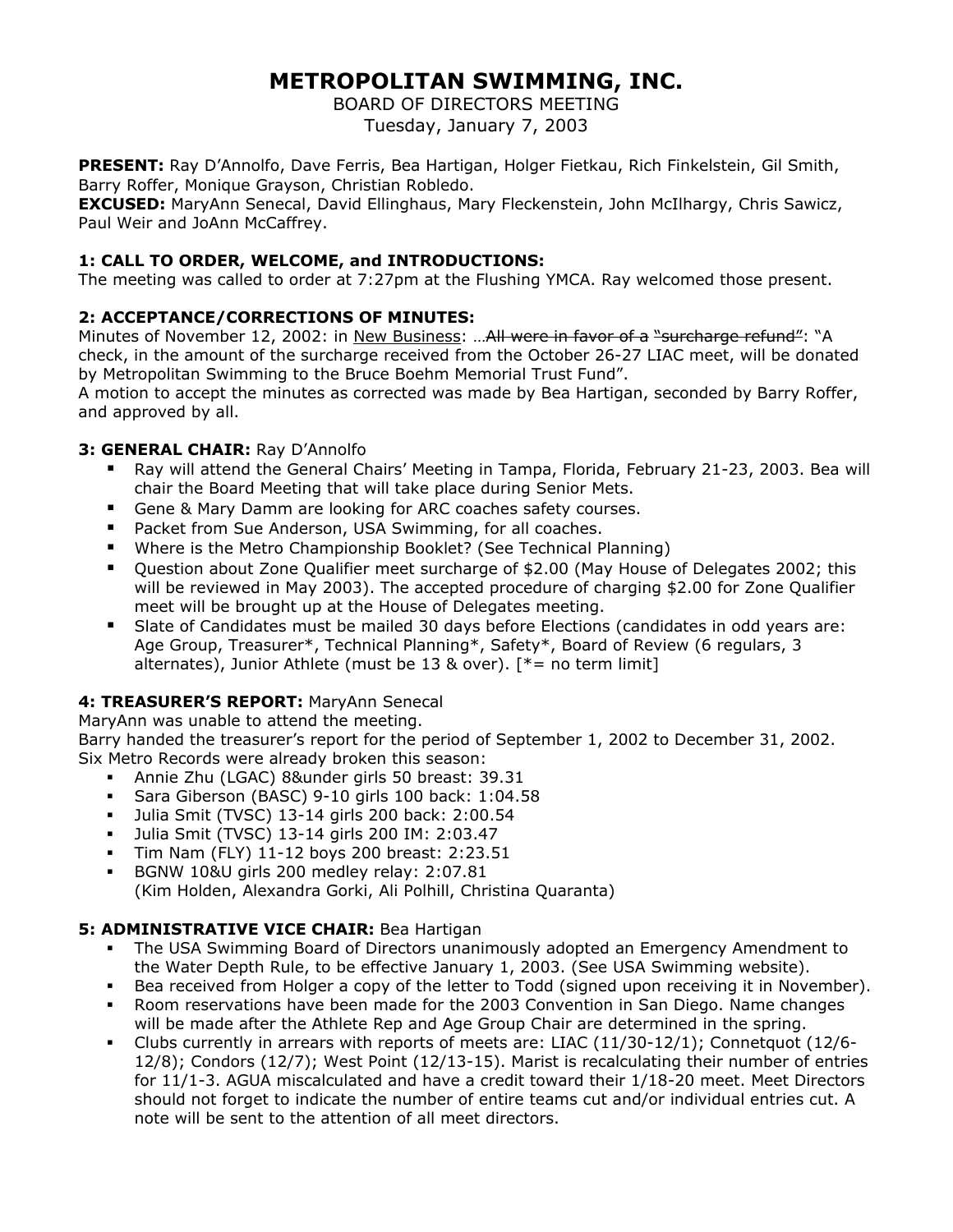## **6: OFFICIALS CHAIR:** Holger Fietkau

- Problem at the last LIAC meet with a coach yelling at the timers. Discussion about timers' responsibilities and swimmers and coaches responsibilities. Questions at swim meets should be addressed by the coaches to the meet referee (and not by parents!).
- USA-Swimming sent rule booklets to Holger.
- Reminder to all officials: you must carry your USA-Swimming registration card on deck.
- Question about YAC (Yonkers Aquatic Council). It's an organization, not a team. YAC must be on the mailing list but not on the website list of teams.
- **Holger is working on the criteria for the Officials Scholarship.**
- Problem with Suffolk County: no new officials this year.
- Holger will request that Sr. Mets, JO's and Zone Qualifier be designated as National Certification meets for officials.

#### **7: SENIOR CHAIR:** Dave Ferris

- Senior Mets info has been mailed and is available on the website (including file of events for team manager).
- Senior Circuit meets: Dave has had conversations with West Point and AGUA. Meet dates for Senior Circuit will be determined based upon the summer meets' schedule at bid meeting.

## 8: AGE GROUP CHAIR: John McIlhargy

Mac was unable to attend.

TVSC is still looking for a pool to host Silvers south.

Metro Surcharge for Silvers, JO's and Age Group meets should be \$1.00 (no surcharge for 8&U. Silver Championships: qualifying times as of February 1, 2002 Junior Olympics: qualifying times as of February 15, 2002 Zone Qualifier: qualifying times as of March 7, 2002

Bea mentioned that even though Hauppauge sent a post card announcing where to find the meet information for Age Group Championships **SOUTH** on the website, they are still required to send the information material to all clubs of Metro South. Lehman is hosting Metro Middle and Viking is hosting Metro North.

# **9: COACHES REPRESENTATIVE:** Gil Smith

ASCA sent Gil the awards for Coach of the Year for 2002 (+ the one that was never received from 2000). Matt Gillman (AGUA – 2002) and Carolyn Johnson (BGNW – 2000) will be invited to attend the January House of Delegates meeting to receive their award.

#### **10: ATHLETES REP:** Christian Robledo

- Mac will work with Paul & Christian to make the agenda for the September meeting. They may write a questionnaire for swimmers prior to the September meeting.
- Christian would like to have a list of where all seniors will be going to college.
- Prepare for elections of a new Junior Rep.
- All committees should have an athlete as member of the committee. For the moment, only the Review board as active athletes on the committee.

#### **11: ZONE TEAM COODINATOR:** Barry Roffer

Bus and hotel are OK for Zones. There will be a change in uniforms for Zones this year.

# 12: REGISTRATION COODINATOR: Barry Roffer

- Year to date statistics: as of 1/7/03: 4,800 athletes; 66 teams.
- FAST, Staten Island, University and Tarrytown YMCA are not Metro teams anymore.
- Big Apple Marlins and  $92^{nd}$  street Y have paid but did not sent the registration info.
- CSC, NYCAC, Gold Medal, Team Rockland are not registered as of 1/7/03
- New Club applying: East Hampton YMCA. Team representatives will come in front of the board at the February meeting. Club is pending until then.
- Richie Finkelstein's email address was not on website. It will be added.